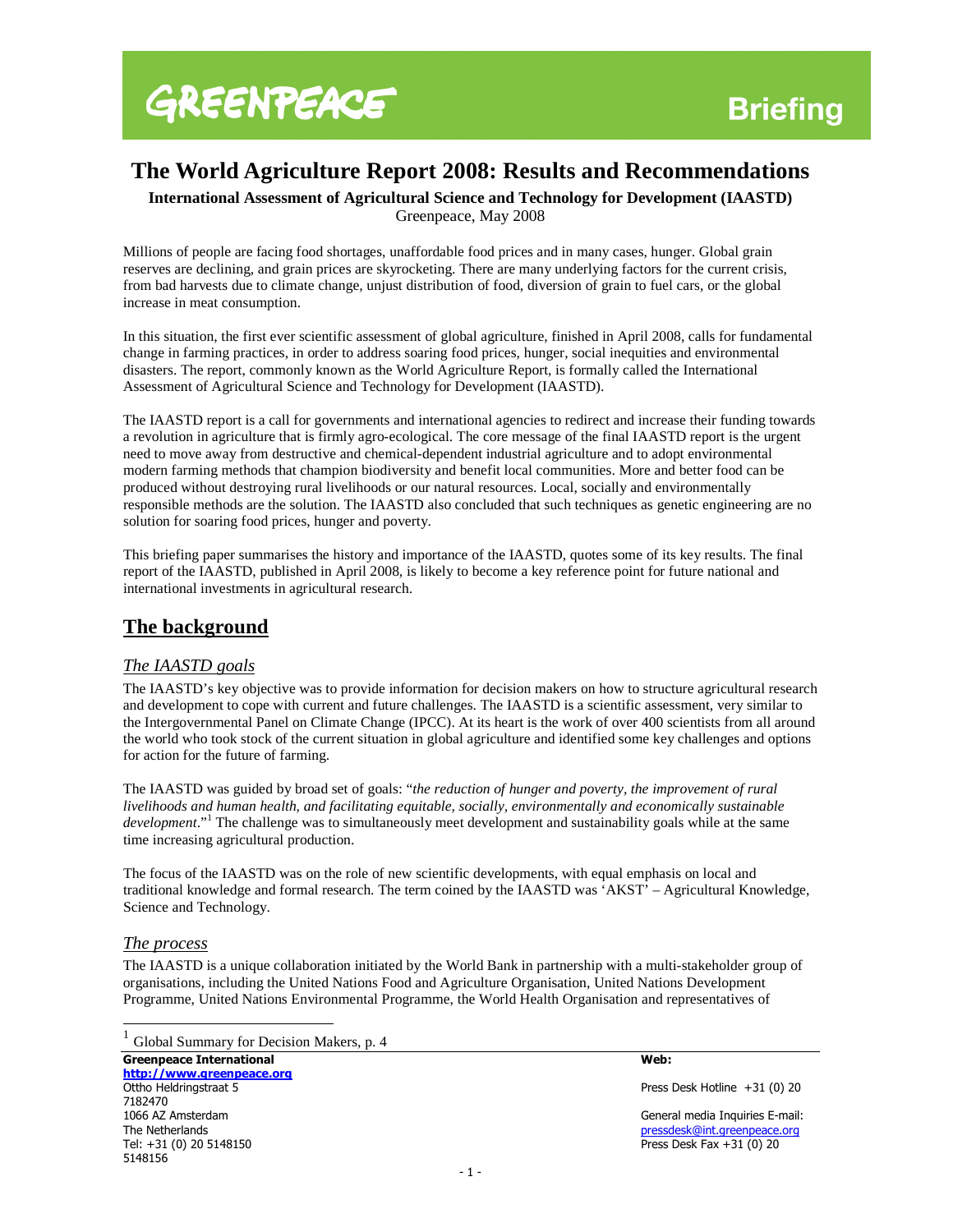governments, civil society, private sector and scientific institutions from around the world. Also Greenpeace participated as an author to the report and was part of the Bureau that governed the IAASTD.

#### *The outcome*

The scientists wrote six detailed reports: one global assessment and five regional assessments (1. Sub-Saharan Africa, 2. East and South Asia and the Pacific, 3. Latin America and the Caribbean, 4. Central and West Asia and North Africa, 5. Europe and North America). Each of these reports is summarised in a Summary for Decision Makers. In addition, a Synthesis Report was prepared based on all six underlying reports and focussing on cross-cutting issues such as agrofuels or biotechnology.

In April 2008, nearly 60 governments signed the IAASTD's final reports in Johannesburg, South Africa. The underlying reports were accepted by governments without a detailed discussion, while the Global Summary for Decision Makers and the Executive Summary of the Synthesis Report – the two key final documents – were negotiated line by line by government delegates in Johannesburg.

#### *The non-signatories*

The United States, Canada and Australia did not approve the IAASTD reports. A few months earlier, also the biotechnology industry left the process. They all accuse the assessment of being 'unbalanced' and are attacking the authors' independence – despite the fact that all of them were among the stakeholders who selected the report's authors. One of the lead authors on biotechnology was even a representative of the genetic engineering industry. By abandoning the assessment, the companies are challenging and attacking the independence of scientists, but the move of the big monoculture countries and the industry had no negative impact on the overall acceptance of the IAASTD. As one of the co-chairs of the IAASTD, Hans Herren, put it in Johannesburg: "The losers are the ones that did not make it to the end."

## **The importance of the IAASTD report**

The IAASTD report is not a legally binding document, or a treaty such as the Kyoto Protocol. Similar to the World Climate Report (IPCC), the World Agriculture Report is a global scientific stocktaking of the state of agriculture. It presents Options for Actions for governments and funders to bring the much needed paradigm shift in agriculture about, but none of these options are legally binding.

However, it is hard to imagine that any political decision maker in the field of food and farming can ignore the report's findings. The power of the report is its balanced, scientific and sobering view on the facts. It will, though,, require substantial work in the coming years to alert the relevant decision makers about the report and its key findings. Very similar to the first IPCC reports in 1988, the World Agriculture Report is still known only by parts of the scientific community and few decision makers – the target audience of the report.

It is important that all funding organisations, research institutions, governments, regulatory authorities, farmers organisations and NGOs are made aware of the report and its key findings, and use it to its maximum effect. Considering that it this the first ever scientific assessment of global agriculture, many governments, organisations and individuals would benefit greatly from being able to reference the reports when shaping agricultural policy.

# **The IAASTD Summary for Decision Makers on…<sup>2</sup>**

In the following, we document some of the scientists' conclusions in the Summaries of the IAASTD reports, as approved by governments in Johannesburg.

#### *… the need for change in global agriculture*

 $\overline{a}$ 

*"The ecological footprint of industrial agriculture is already too large to be ignored, and projected increases in future global environmental changes could make the footprint even larger."* (Global Summary, p. 33)

*"Successfully meeting development and sustainability goals and responding to new priorities and changing circumstances would require a fundamental shift in AKST, including science, technology, policies, institutions, capacity development and investment.* (SR Summary, p. 6)

"*Emphasis on increasing yields and productivity has in some cases had negative consequences on environmental sustainability*." (Global Summary, Key Finding 3, p. 8).

 $2$  All quotes are verbatim from the final approved texts of the Global Summary for Decision Makers ('Global Summary'), the Executive Summary of the Synthesis Report ('SR Summary') or the Summary of the Latin American & Carribean report, as downloaded from www.agassessment.org on 24 April 2008.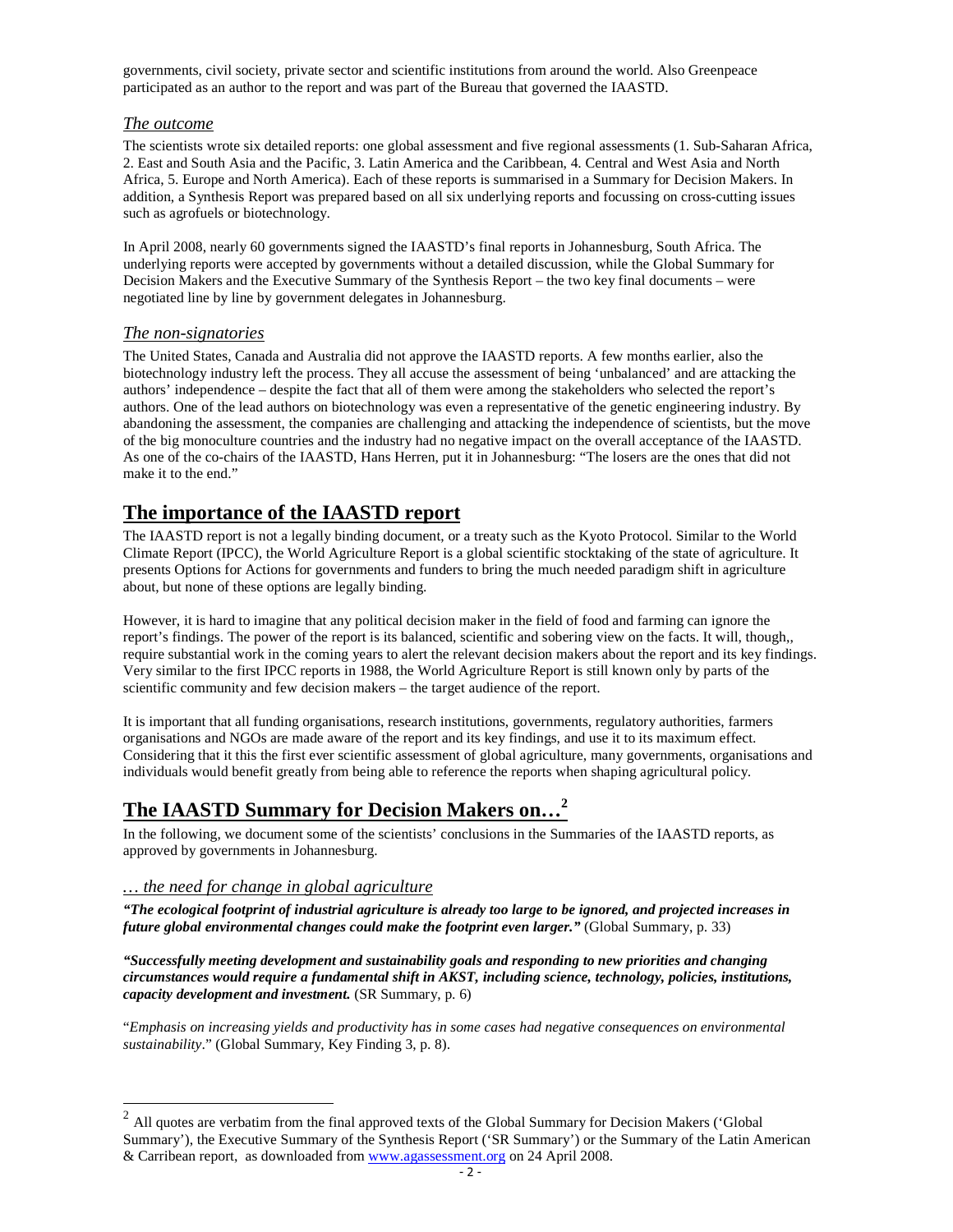*"Over the last century, the agricultural sector has typically simplified production systems to maximize the harvest of a single component (…) this has often led to degradation of environmental and natural resources."* (Global Summary, p. 21)

*"Natural resources, especially those of soil, water, plant and animal diversity, vegetation cover, renewable energy sources, climate, and ecosystem services are fundamental for the structure and function of agricultural systems and for social and environmental sustainability, in support of life on earth. Historically the path of global agricultural development has been narrowly focused on increased productivity rather than on a more holistic integration of natural resource management with food and nutritional security. A holistic, or systems-oriented approach, is preferable because it can address the difficult issues associated with the complexity of food and other production systems in different ecologies, locations and cultures."* (SR Summary, p. 17)

*"Agriculture operates within complex systems and is multifunctional in its nature. (…) The concept of multifunctionality recognizes agriculture as a multi-output activity producing not only commodities (food, feed, fibers, agrofuels, medicinal products and ornamentals), but also non-commodity outputs such as environmental services, landscape amenities and cultural heritages."* (Global Summary, Key Finding 6 and box on multifunctionality, p. 9)

#### *… reducing chemical inputs in agriculture*

"Toxic agrochemicals applied in a wide range of agricultural systems result in overexposure adversely affecting the health of producers, laborers and communities. (…) The health and environmental risks and effects of agrochemicals have been extensively documented in the scientific and medical literature." (Global Summary, p. 20)

### *… food security and the need to invest more in ecological agricultural research*

"*An increase and strengthening of agricultural knowledge, science and technology (AKST) towards agroecological sciences will contribute to addressing environmental issues while maintaining and increasing productivity*." (Global Summary, Key Finding 7, page 10)

*"Policies that promote sustainable agricultural practices (…) stimulate more technology innovation, such as agroecological approaches and organic farming to alleviate poverty and improve food security."* (Global Summary, Options for Action, p. 33)

*"More and better targeted AKST investments, explicitly taking into account the multifunctionality of agriculture (…) can help advance development and sustainability goals.*" (Global Summary, Key Finding 20, p. 13).

*"There is growing concern that opening national agricultural markets to international competition before basic institutions and infrastructure are in place can undermine the agricultural sector, with long term negative effects for poverty, food security and the environment."* (SR Summary, p. 19)

#### *…the future ecological model of farming*

*"AKST systems are needed that enhance sustainability while maintaining productivity in ways that protect the natural resource base and ecological provisioning of agricultural systems. Options include improving nutrient, energy, water and land use efficiency; improving the understanding of soil-plant-water dynamics; increasing farm diversification; supporting agroecological systems, and enhancing biodiversity conservation and use at both field and landscape scales."* (SR Summary, p.9)

*"Policy options include ending subsidies that encourage unsustainable practices."* (SR Summary, p.9)

*Examples involving better resource management include improved soil and water management to increase water retention and decrease erosion; (…) wider deployment of soil conservation measures; (…) modeling of pest and alien species dynamics to reduce reliance on chemicals to maintain human and ecosystem health while addressing emerging pest threats posed by climate change. Integrated crop, tree, livestock and fish systems can be intensified and managed as multifunctional agricultural systems with less negative consequences to ecosystems."* (Global Summary, Options for Action, p. 27)

*"Investment opportunities in AKST that could improve sustainability and reduce negative environmental effects include resource conservation technologies, improved techniques for organic and low-input systems; a wide range of breeding techniques for temperature and pest tolerance; (…) increasing water use efficiency and reducing water pollution; biocontrols of current and emerging pests and pathogens; biological substitutes for agrochemicals; and reducing the dependency of the agricultural sector on fossil fuels."* (SR Summary, p. 9)

"*Other policy approaches that are already in use in various countries, which would reduce the negative footprint of agriculture include taxes on carbon, agrochemical use and water pollution. (…) Another option includes prohibiting*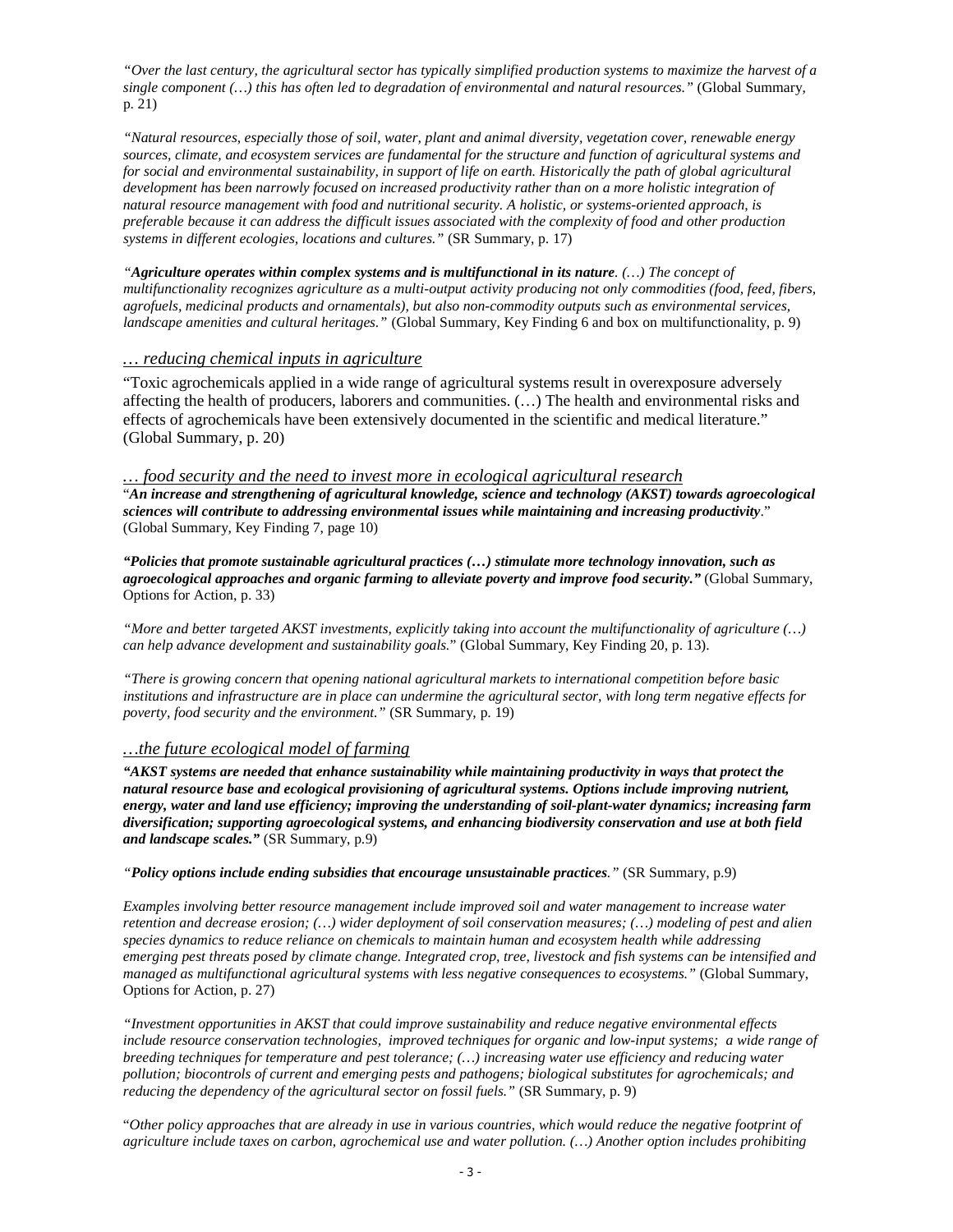*particularly damaging practices in highly vulnerable ares (e.g. deforestation in tropical forest margins, use of toxic chemicals in watershed headways and near streams)."* (Global Summary, Options for Action, p. 34).

*"Sustainable agricultural practices are part of the solution to current environmental change. Examples include improved carbon storage in soil and biomass, reduced emissions of CH<sup>4</sup> and N2O from rice paddies and livestock systems, and decreased use of inorganic fertilizers*." (Global Summary, p. 21)

*"One technique for land rehabilitation is agroforestry, which has developed community-based techniques in land rehabilitation that offer opportunities to increase yields of staple food crops and create productive mixed cropping systems."* (Global Summary, p. 28)

#### *… on the best approach to climate change adaptation and mitigation*

*"Some "win-win" mitigation opportunities have already been identified. These include land use approaches such as lower rates of agricultural expansion into natural habitats; afforestation, reforestation, increased efforts to avoid deforestation, agroforestry, agroecological systems, and restoration of underutilized or degraded lands and rangelands and land use options such as carbon sequestration in agricultural soils, reduction and more efficient use of nitrogenous inputs."* (SR Summary, p. 16)

#### *… on food sovereignty*

-

*"Food sovereignty is defined as the right of peoples and sovereign states to democratically determine their own agricultural and food policies."* (Global Summary, p. 18)

#### *…genetically engineered crops*

"A problem-oriented approach to biotechnology<sup>3</sup> R&D would focus investment on local priorities identified through *participatory and transparent processes, and favor multifunctional solutions to local problems."* (SR Summary, p. 15)

"*The impacts of transgenic plants, animals and microorganisms are currently less understood. This situation calls for broad stakeholder participation in decision making as well as more public domain research on potential risks."* (Global Summary, p. 20).

"A*ssessment of modern biotechnology is lagging behind development; information can be anecdotal and contradictory, and uncertainty on benefits and harms is unavoidable. There is a wide range of perspectives on the environmental, human health and economic risks and benefits of modern biotechnology, many of which are as yet unknown."* (SR Summary, p. 14)

*"Biosafety policies that (…) assure the avoidance of genetic contamination in centers of origin and diversity. (…) At the discretion of each country, the regulatory framework could include the possibility of preventing the use in the centers of origin and genetic diversity."* (Summary of the regional report on Latin American and the Caribbean, Spanish original, p. 20)

*"The application of modern biotechnology outside containment, such as the use of GM crops is much more contentious. For example, data based on some years and some GM crops indicate highly variable 10-33% yield gains in some places and yield declines in others."* (SR Summary, p. 14)

*"An emphasis on modern biotechnology without ensuring adequate support for other agricultural research can alter education and training programs and reduce the number of professionals in other core agricultural sciences."* (SR Summary, p. 14)

"*Recognition of consumer preference with respect to GM products*; (…) *ensure no cross-contamination.*" (Global Summary, table 1, policy approaches to advance development and sustainability goals)

*"In regions or countries that choose to produce GMOs, the regulation should be based on the precautionary principle and the right of consumers to have an informed choice, for example through labeling."* (Summary of the regional report on Latin American and the Caribbean, Spanish original, p. 20)

<sup>3</sup> The IAASTD uses a very broad definition of the term 'biotechnology': *"It is a broad term embracing the manipulation of living organisms and spans the large range of activities from conventional techniques for fermentation and plant and animal breeding to recent innovations in tissue culture, irradiation, genomics and markerassisted breeding (MAB) or marker assisted selection (MAS) to augment natural breeding."* (Global Summary, p. 11).